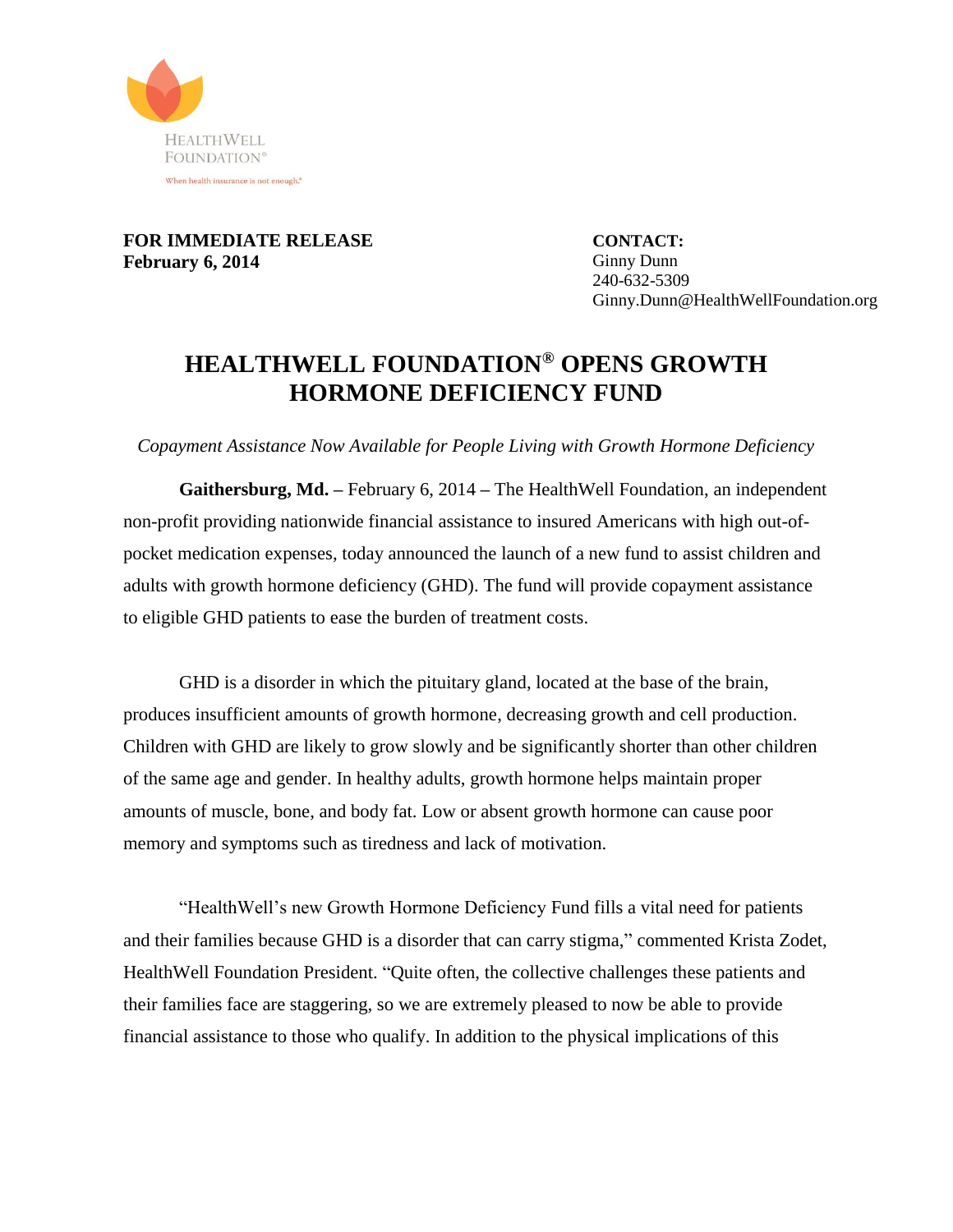disorder, patients - especially children - affected by GHD often experience emotional distress including anxiety and depression, and treatment can be life-long. HealthWell's fund helps patients overcome financial hurdles so that they can focus on managing their condition and its consequences."

Diyolis, mother of a HealthWell Pediatric Assistance Fund grant recipient, shares her story: "A few months ago, I struggled a lot. My son, Bryan, was born with sickle cell anemia and was diagnosed with growth hormone deficiency a few years ago. This year, I couldn't afford to pay for the growth hormones because my medical expenses were high. Thankfully, I found the HealthWell Foundation and have honestly been blessed because they helped my son in this new stage in his life. Thanks to HealthWell, Bryan is receiving his treatments on time."

To determine eligibility and apply for assistance through HealthWell Foundation's Growth Hormone Deficiency Fund, visit the Foundation's website at [www.HealthWellFoundation.org.](http://www.healthwellfoundation.org/)

## **About Growth Hormone Deficiency (GHD)**

GHD occurs when the pituitary gland (a small gland located at the base of the brain that produces hormones) does not produce enough growth hormone. GHD can be present at birth or acquired after birth and can occur at any age. Causes of acquired GHD include trauma, radiation to the head, infections, and other diseases. In many cases, diagnosis occurs between the ages of two and three, when signs of delayed growth may show. Growth hormone is essential for normal growth, muscle and bone strength, and distribution of body fat in children. In addition, growth hormone helps control sugar and fat levels in the body. In adults, growth hormone helps maintain proper amounts of muscle, bone, and body fat. GHD occurs in about one in 3,500 children and approximately 50,000 adults in the United States.

## **About the HealthWell Foundation**

The HealthWell Foundation<sup>®</sup> is an independent  $501(c)(3)$  charitable organization that provides financial assistance to help cover the cost of prescription drug coinsurance, copayments and deductibles, and health insurance premiums. Since 2004, HealthWell has assisted more than